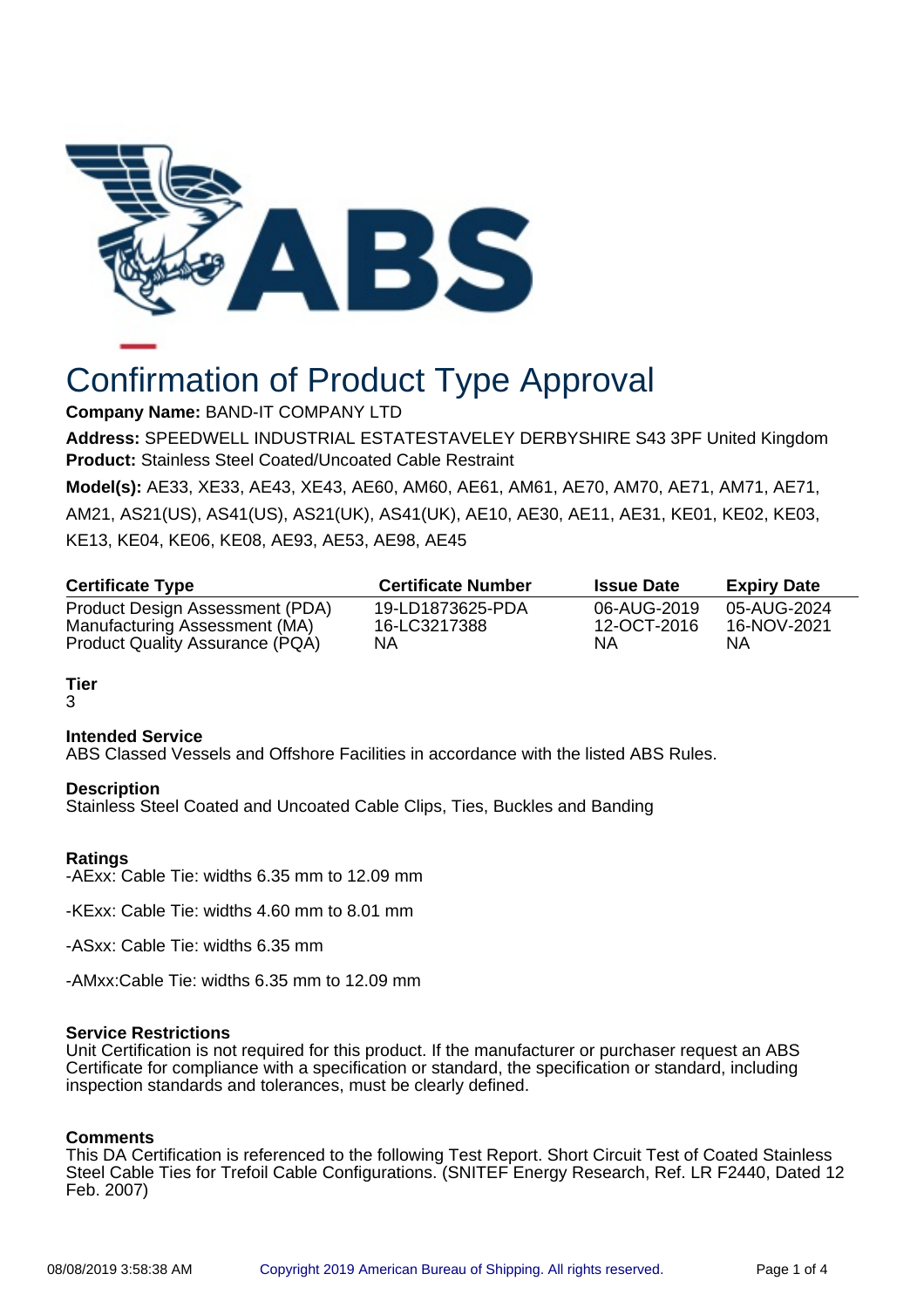The Manufacturer has provided a declaration about the control of, or the lack of Asbestos in this product.

# **Notes, Drawings and Documentation**

Drawing No. ABS Part No Info - 01-04-2019, PART NO. INFO, Revision: -, Pages: 1

Drawing No. AE10, BAND-IT CABLE TIE, 1/4in UNCOATED, Revision: D, Pages: 2

Drawing No. AE11, Band-It Cable Tie, 1/4, Revision: -, Pages: -

Drawing No. AE11, Band-It Cable Tie, 1/4, Revision: T, Pages: -

Drawing No. AE30, BAND-IT CABLE TIE, 3/8in UNCOATED, EA, Revision: D, Pages: 2

Drawing No. AE31, Band-It Cable Tie, 3/8, Revision: -, Pages: -

Drawing No. AE31, Band-It Cable Tie, 3/8, Revision: Q, Pages: -

Drawing No. AE33, BAND, 304SS, COATED, Revision: B, Pages: 2

Drawing No. AE43, Band, 316SS, coated, Revision: K, Pages: 3

Drawing No. AE4529, CLIP, 1/4in 316SS, BOXED, Revision: A, Pages: 1

Drawing No. AE4539, CLIP, 3/8in, 316SS, BOXED, Revision: B, Pages: 2

Drawing No. AE53, BAND, GCS, COATED, Revision: A, Pages: 2

Drawing No. AE601, Multi-Lok Tie 7mm x .25mm Uncoated, Revision: -, Pages: -

Drawing No. AE601, Multi-Lok Tie 7mm x .25mm Uncoated, Revision: T, Pages: -

Drawing No. AE611, Multi-Lok Tie 7mm x .25mm Coated, Revision: -, Pages: -

Drawing No. AE611, Multi-Lok Tie 7mm x .25mm Coated, Revision: O, Pages: -

Drawing No. AE701, Multi-Lok Tie, 12mm x .25mm Uncoated, Revision: T, Pages: -

Drawing No. AE701, Multi-Lok Tie, 12mm x .25mm Uncoated, Revision: -, Pages: -

Drawing No. AE711, Multi-Lok Tie, 12mm x .25mm Coated, Revision: P, Pages: -

Drawing No. AE711, Multi-Lok Tie, 12mm x .25mm Coated, Revision: -, Pages: -

Drawing No. AE93, ROLL BAND, 201SS, COATED, Revision: A, Pages: 2

Drawing No. AS211, S.I.D. TIE-LOK TIES, 1/4in WIDE, Revision: L, Pages: 3

Drawing No. AS211UK, S.I.D. Tie-Lok Ties, 1/4, Revision: -, Pages: -

Drawing No. AS211UK, S.I.D. Tie-Lok Ties, 1/4, Revision: D, Pages: -

Drawing No. AS221, S.I.D. TIE-LOK TIES, MINI (4.5mm), Revision: M.1, Pages: 3

Drawing No. AS221UK, S.I.D. Tie-Lok Ties, Mini (4.5mm), Revision: D, Pages: -

Drawing No. AS221UK, S.I.D. Tie-Lok Ties, Mini (4.5mm), Revision: -, Pages: -

Drawing No. KE012UK, Ball-Lok Tie, 4.6mm (3/16, Revision: -, Pages: -

Drawing No. KE012UK, Ball-Lok Tie, 4.6mm (3/16, Revision: E, Pages: -

Drawing No. KE022UK, Ball-Lok Tie, 4.6mm (3/16, Revision: -, Pages: -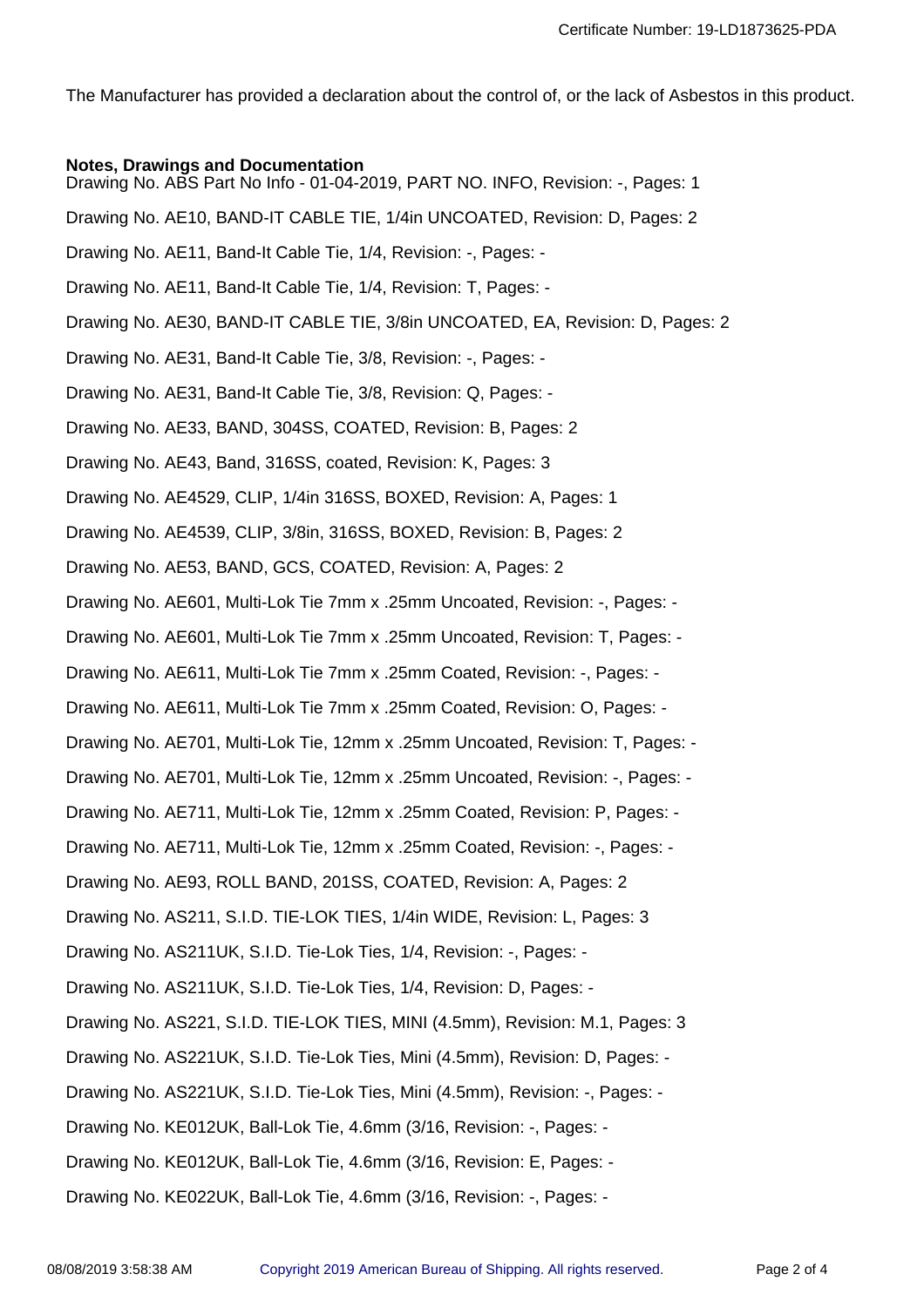Drawing No. KE022UK, Ball-Lok Tie, 4.6mm (3/16, Revision: D, Pages: -

Drawing No. KE032UK, Ball-Lok Tie, 7.9mm (5/16, Revision: -, Pages: -

Drawing No. KE032UK, Ball-Lok Tie, 7.9mm (5/16, Revision: E, Pages: -

Drawing No. KE042UK, Ball-Lok Tie, 7.9mm (5/16, Revision: -, Pages: -

Drawing No. KE042UK, Ball-Lok Tie, 7.9mm (5/16, Revision: E, Pages: -

Drawing No. KE06, BALL-LOK TIE, 3/16in (4.6mm), SELECTIVELY COATED, Revision: H, Pages: 3

Drawing No. KE08, Ball-Lok Tie, 5/16, Revision: -, Pages: -

Drawing No. KE08, Ball-Lok Tie, 5/16, Revision: K, Pages: -

Drawing No. XE012UK, BALL-LOK TIE, 4.6mm (3/16in), UNCOATED, Revision: E, Pages: 3

Drawing No. XE042UK, BALL-LOK TIE, 7.9mm (5/16in), COATED, Revision: D, Pages: 3

#### **Term of Validity**

This Product Design Assessment (PDA) Certificate 19-LD1873625-PDA, dated 06/Aug/2019 remains valid until 05/Aug/2024 or until the Rules or specifications used in the assessment are revised (whichever occurs first).

This PDA is intended for a product to be installed on an ABS classed vessel, MODU or facility which is in existence or under contract for construction on the date of the ABS Rules or specifications used to evaluate the Product.

Use of the Product on an ABS classed vessel, MODU or facility which is contracted after the validity date of the ABS Rules and specifications used to evaluate the Product, will require re-evaluation of the PDA.

Use of the Product for non ABS classed vessels, MODUs or facilities is to be to an agreement between the manufacturer and intended client.

#### **ABS Rules**

- Marine Vessel Rules (2019): 1-1-4/7.7, 1-1-A3&A4, 4-8-4/21.9;
- Facilities on Offshore Installations (2019): 1-1-4/9.7, 1-1-A2&A3;
- Mobile Offshore Units (2019): 1-1-4/9.7, 1-1-A2&A3, 4-1-1/7.9, 4-3-1/11, 6-1-1/9, 6-1-1/13;
- Steel Vessels for Service on Rivers and Intracoastal Waterways (2019): 1-1-4/7.7, 1-1-A3&A4;
- High Speed Crafts (2019): 1-1-4/11.9, 1-1-A2&A3, 4-6-1/11, 4-7-9/7, 4-7-9/15, 4-7-9/Table 9;
- Steel Barge Rules (2019): 1-1-4/7.9, 1-1-A3&A4;

## **International Standards**

IEC 60092-352 Ed.3:2005

**EU-MED Standards** NA

**National Standards** NA

**Government Standards** NA

**Other Standards** NA